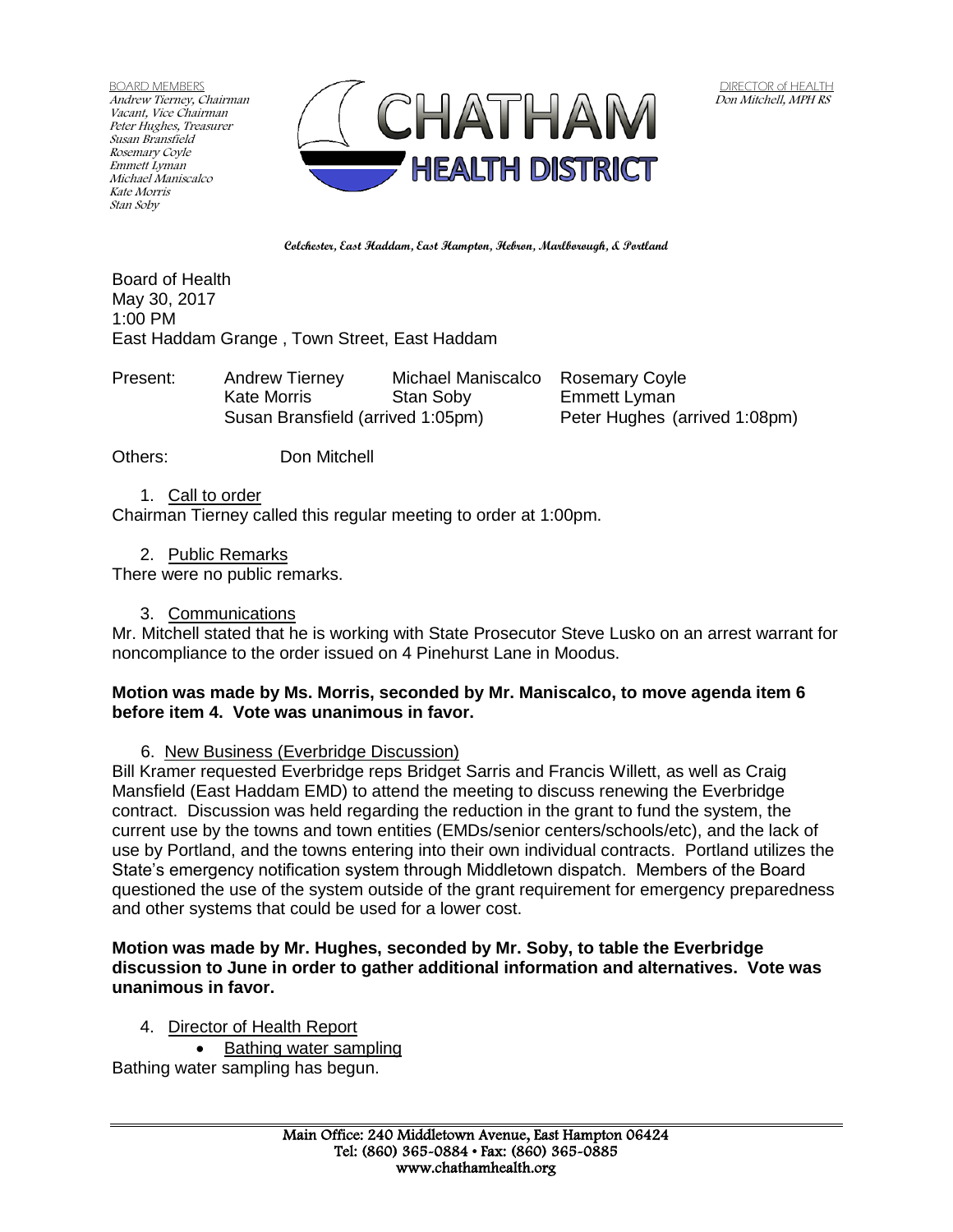• Two part time food service inspectors hired

Kristin Ollson and Kevin Elak have been hired as our two part time food inspectors.

 $\bullet$  Ticks

Mr. Mitchell stated that there have been a high number of ticks being submitted for testing this year. Mr. Mitchell has been talking with Dr. Molaei at the CT Agricultural Experiment Station, Tick Testing Laboratory and Dr. Molaei has offered to make a presentation if there is any interest. Hebron and East Hampton Superintendents have expressed a desire. Mr. Mitchell will continue to coordinate.

Unclaimed bodies the responsibility of Towns

Mr. Michell noted that a recent CADH discussion announced that each year there are about 50- 60 unclaimed bodies sent to the State morgue. The cost of disposal, by statute, is the responsibility of the towns. The medical examiner's office has always covered this cost but will no longer. The estimated cost is \$500 per body.

- 5. Old Business
	- Open positions

# **Administrative Assistant**

Interviews were conducted and an offer made. However, the candidate unfortunately declined the offer. Additional interviews will be conducted.

**Sanitarian II** 

Interviews are scheduled for today and next Tuesday.

• Bookkeeping transition

The computer and QuickBook software have been purchased. George Sinnamon will be meeting with Tina Lanzi to set it all up.

# • Authorized overtime

Two employees are taking advantage of the authorized overtime; Jaime Ellis and Vickie Han.

Recommendation was made to contact a temp agency to bring in someone to answer phones.

- 6. New Business
	- Everbridge discussion

Previously discussed.

**Emergency preparedness grant budget revision** 

Mr. Mitchell is preparing to submit a budget revision. The amount will remain the same just moving funds within line items.

• Health Insurance

Mr. Mitchell has been looking into other health insurance options working with Lynn Gurnham at MDG Benefits Solution.

• Director's contract

Chairman Tierney requested that copies of the contract and goals be sent out to the Board members.

 Personnel, Environment and Community Health committees need to schedule A current list of committees and members will be sent out and committee meetings scheduled.